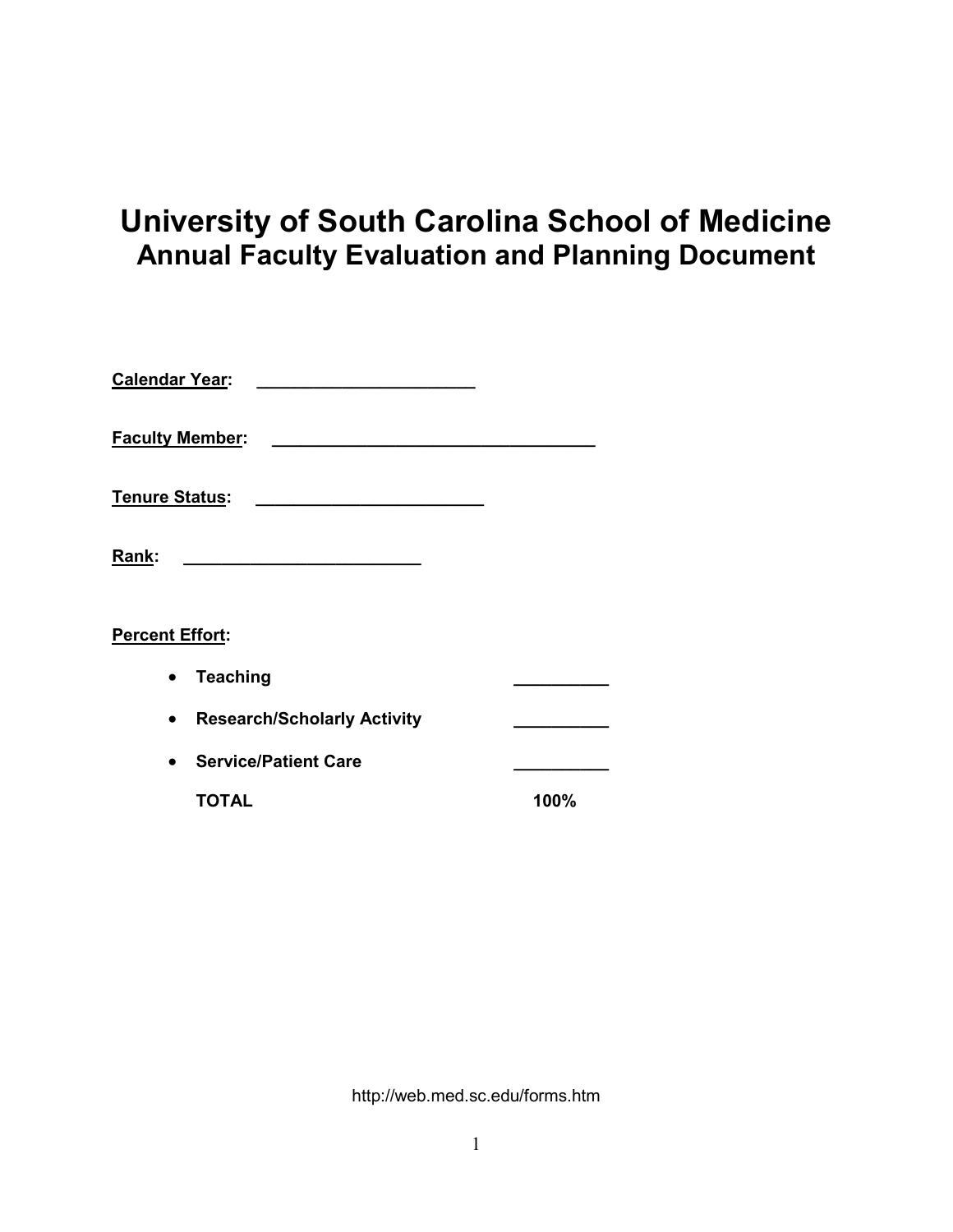## **I. Teaching (% Effort: )**

## **A. Specific Planned Activities for Next Year:**

- **1. Undergraduate Students**
- **2. Medical Students**
- **3. Graduate Students**
- **4. Residents/Fellows/Postdoctoral Students**
- **5. CME/Faculty Development**
- **6. Other Activities (List)**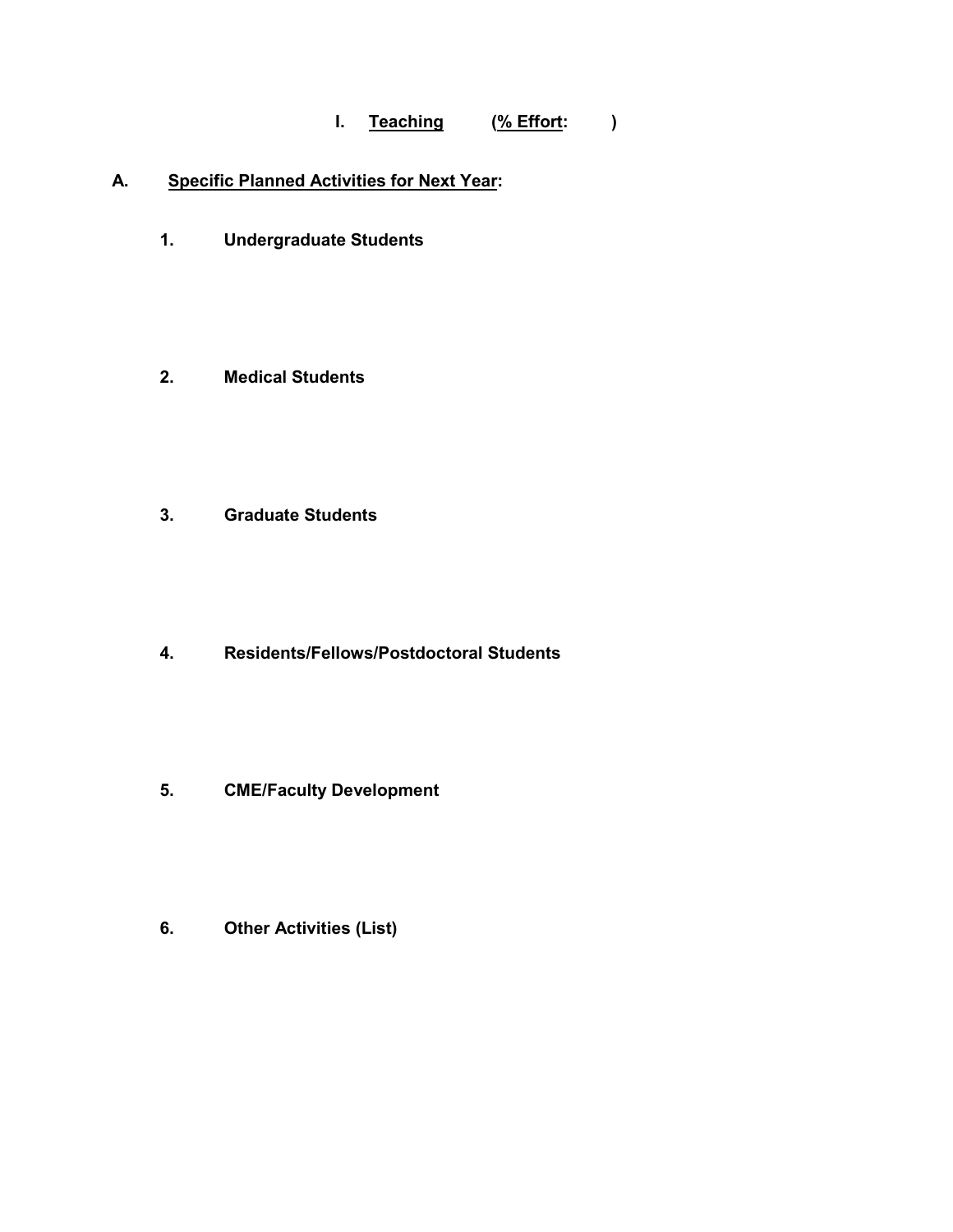## **B. This Year's Current Teaching Assignments/Teaching Load Activities:**

- **1. Undergraduate Students**
- **2. Medical Students**
- **3. Graduate Students**
- **4. Residents/Fellows/Postdoctoral Students**
- **5. CME/Faculty Development**
- **6. Other Activities (List)**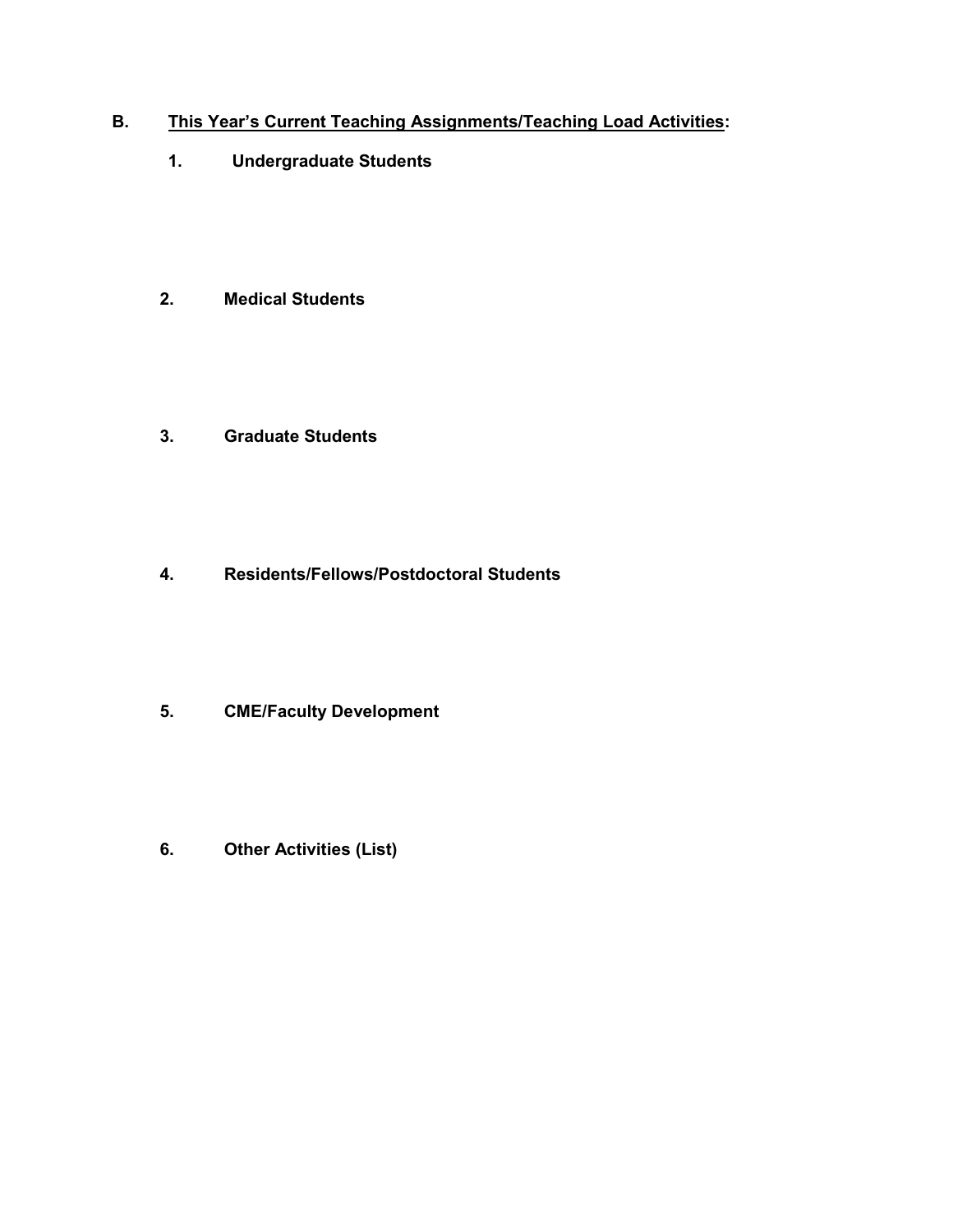## **C. Assessment of This Year's Performance**:

|                                                            |                                                                                                                                                                                      |  |  | NΑ |
|------------------------------------------------------------|--------------------------------------------------------------------------------------------------------------------------------------------------------------------------------------|--|--|----|
| 1.<br>2 <sub>1</sub><br>3.<br>$\boldsymbol{4}$<br>5.<br>6. | <b>Undergraduate Students</b><br><b>Medical Students</b><br><b>Graduate Students</b><br><b>Residents/Fellows</b><br><b>CME/Faculty Development</b><br><b>Other Activities (List)</b> |  |  |    |

**(Note: 0=Unsatisfactory, 1=Adequate, 2=Substantial, 3=Outstanding)**

**D. Summary of Student Evaluations of Teaching: (Required annually)**

**E. Summary of Peer Evaluations of Teaching: (Required annually for non-tenured, tenure-track faculty)**

**F. Overall Teaching Assessment: 0 1 2 3 NA**

**G. Comments of Department Chair or Equivalent:**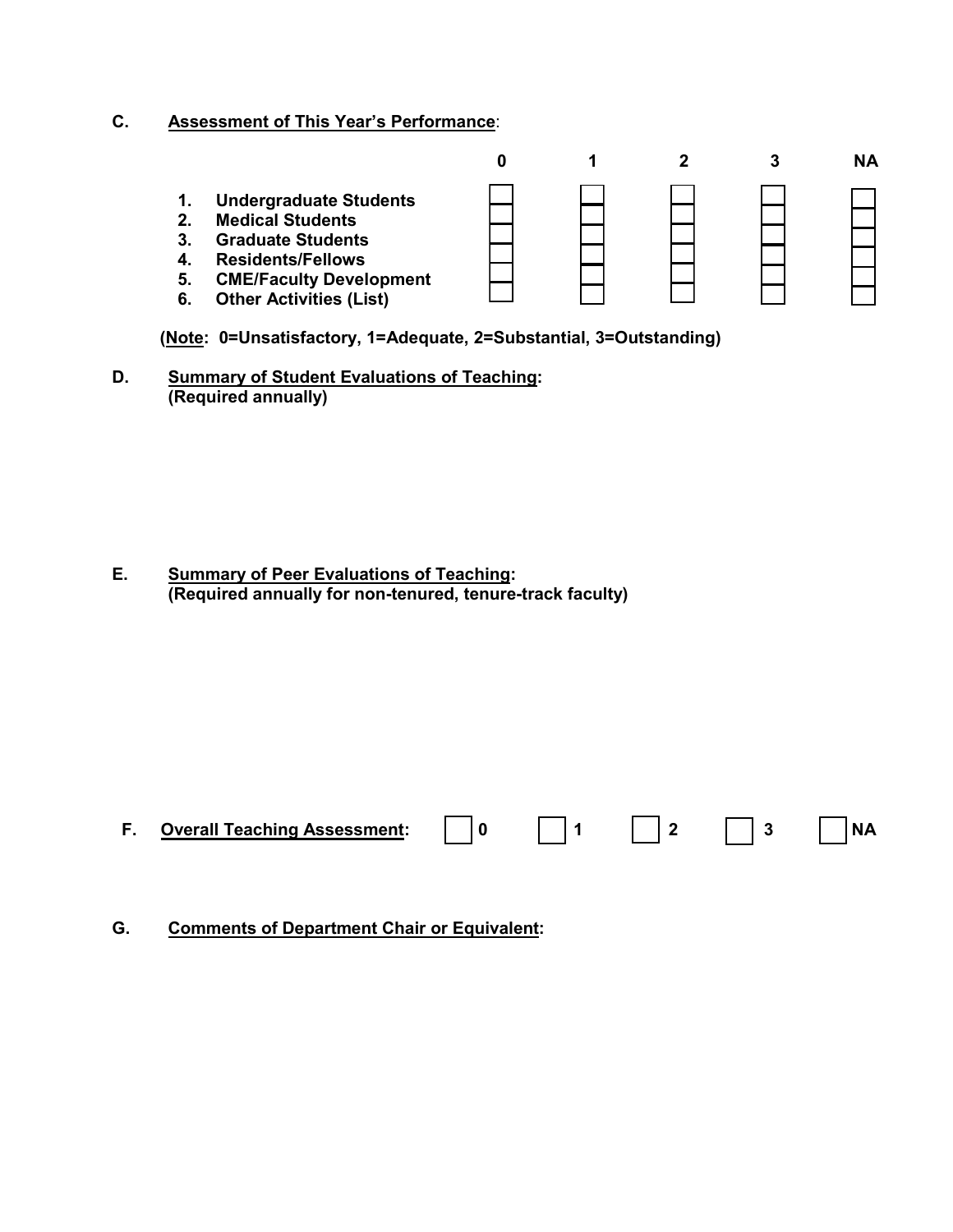## **II. Research/Scholarly Activity (% Effort: )**

## **A. Specific Planned Activities for Next Year:**

- **1. Current Grants/Contracts**
- **2. Grants/Contracts to be Submitted**
- **3. Refereed Publications**
- **4. Books/Book Chapters**
- **5. Presentations**
- **6. Abstracts**
- **7. Other Activities (List)**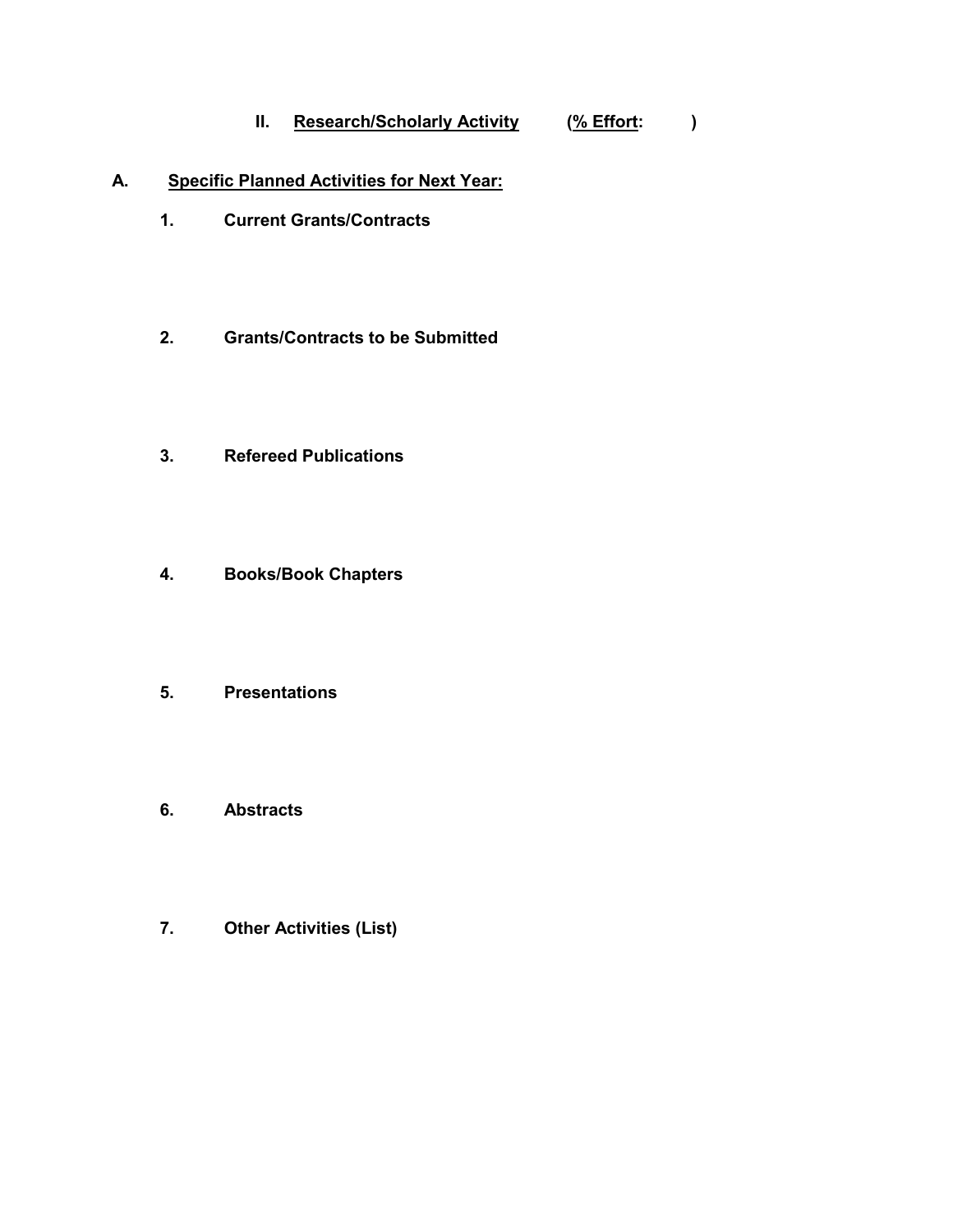## **B. This Year's Current Research/Scholarly Activities:**

- **1. Current Grants/Contracts**
- **2. Grants/Contracts Submitted**
- **3. Refereed Publications**
- **4. Books/Book Chapters**
- **5. Presentations**
- **6. Abstracts**
- **7. Other Activities (List)**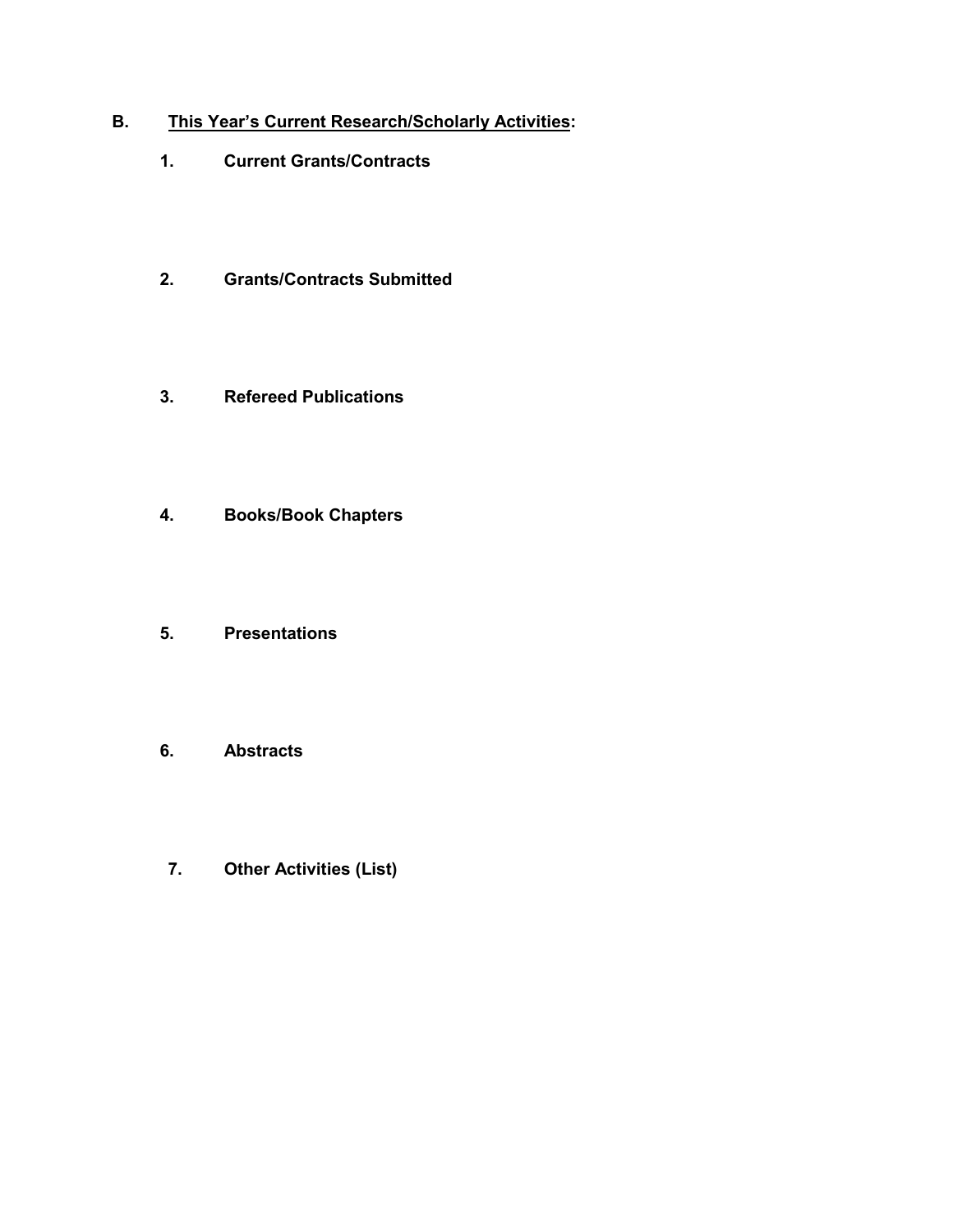# **C. Assessment of This Year's Performance:**

|    |                                                    |                                                                                                                                                                                                                  | 0 |    |   |    | <b>NA</b> |
|----|----------------------------------------------------|------------------------------------------------------------------------------------------------------------------------------------------------------------------------------------------------------------------|---|----|---|----|-----------|
|    | 1.<br>2 <sub>1</sub><br>3.<br>4.<br>5.<br>6.<br>7. | <b>Current Grants/Contracts</b><br><b>Grants/Contracts Submitted</b><br><b>Refereed Publications</b><br><b>Books/Book Chapters</b><br><b>Presentations</b><br><b>Abstracts</b><br><b>Other Activities (List)</b> |   |    |   |    |           |
|    |                                                    | (Note: 0=Unsatisfactory, 1=Adequate, 2=Substantial, 3=Outstanding)                                                                                                                                               |   |    |   |    |           |
| D. |                                                    | <b>Overall Research/Scholarly Activity Assessment:</b>                                                                                                                                                           |   | ۱۵ | 2 | -3 | <b>NA</b> |

**E. Comments of Department Chair of Equivalent:**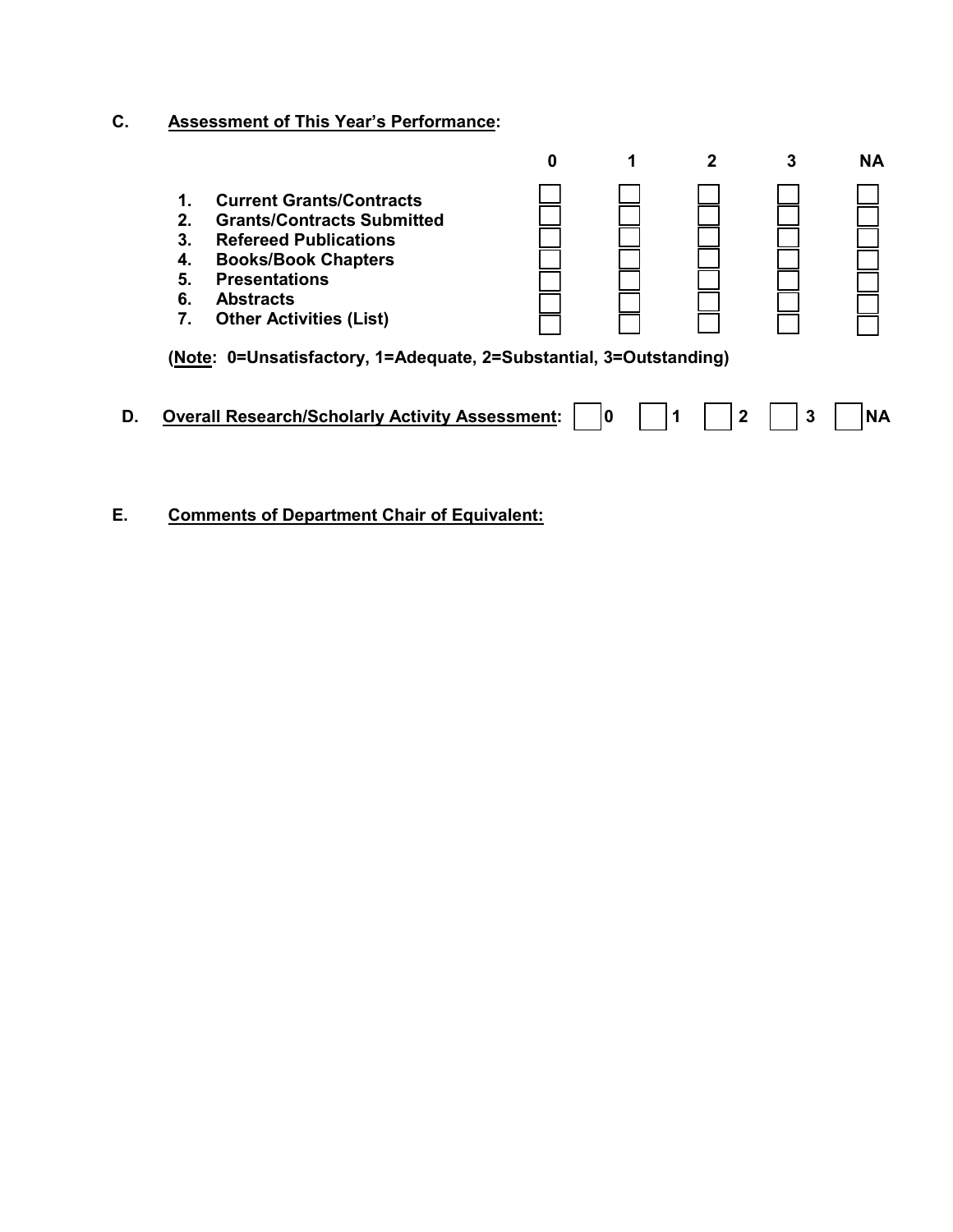## **III. Service/Patient Care (% Effort: )**

#### **A. Specific Planned Activities for Next Year:**

- **1. Committees**
- **2. Administrative Activities**
- **3. Patient Care**
- **4. Citizenship (e.g., attendance at faculty meetings, Grand Rounds, etc.)**
- **5. Extramural Professional Service (e.g., grant reviews, editorial boards, professional associations, etc.)**

**6. Other Activities (List)**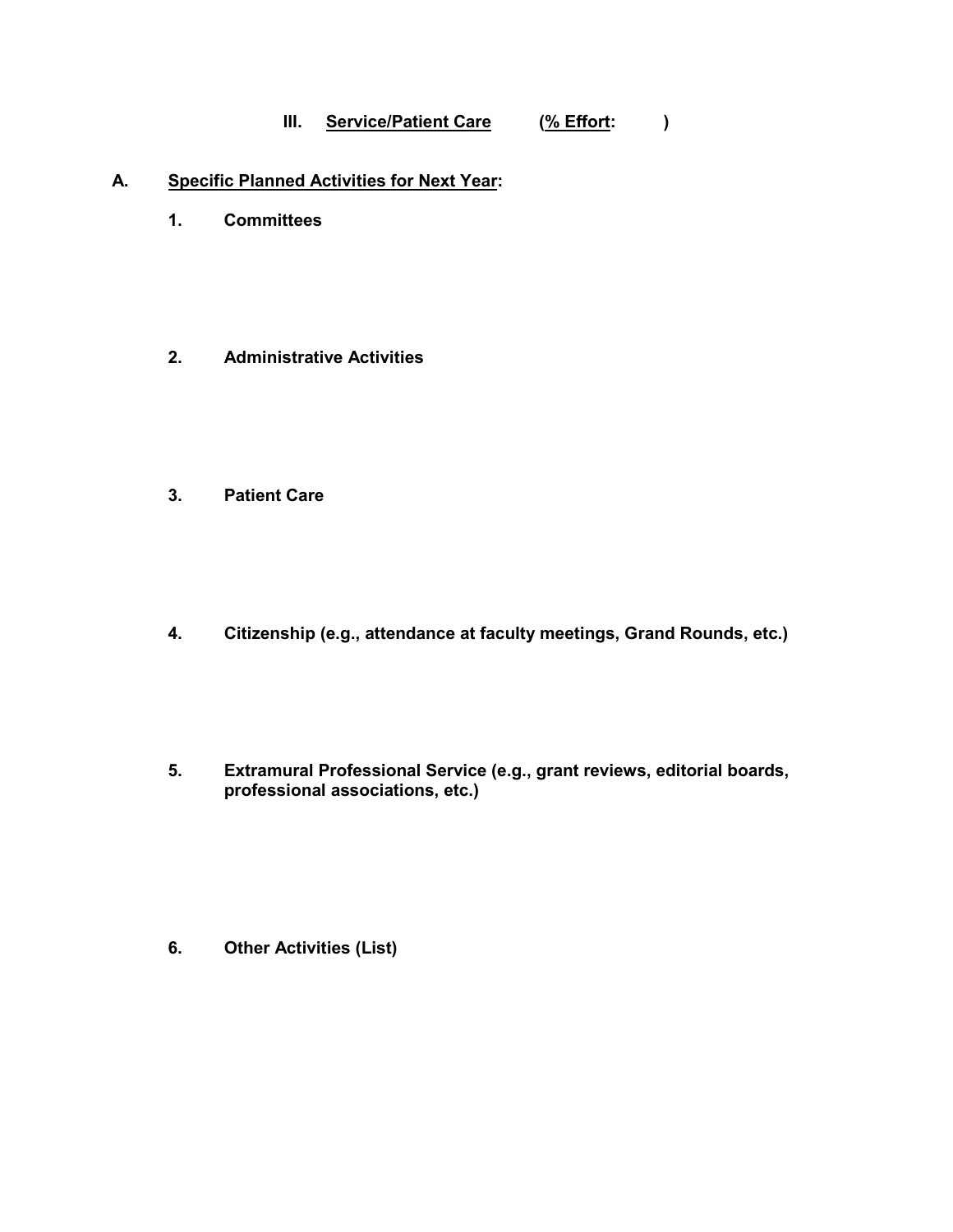## **B. This Year's Current Service/Patient Care Activities:**

**1. Committees**

- **2. Administrative Activities**
- **3. Patient Care**
- **4. Citizenship (e.g., attendance at faculty meetings, Grand Rounds, etc.)**
- **5. Extramural Professional Service (e.g., grant reviews, editorial boards, professional associations, etc.)**
- **6. Other Activities (List)**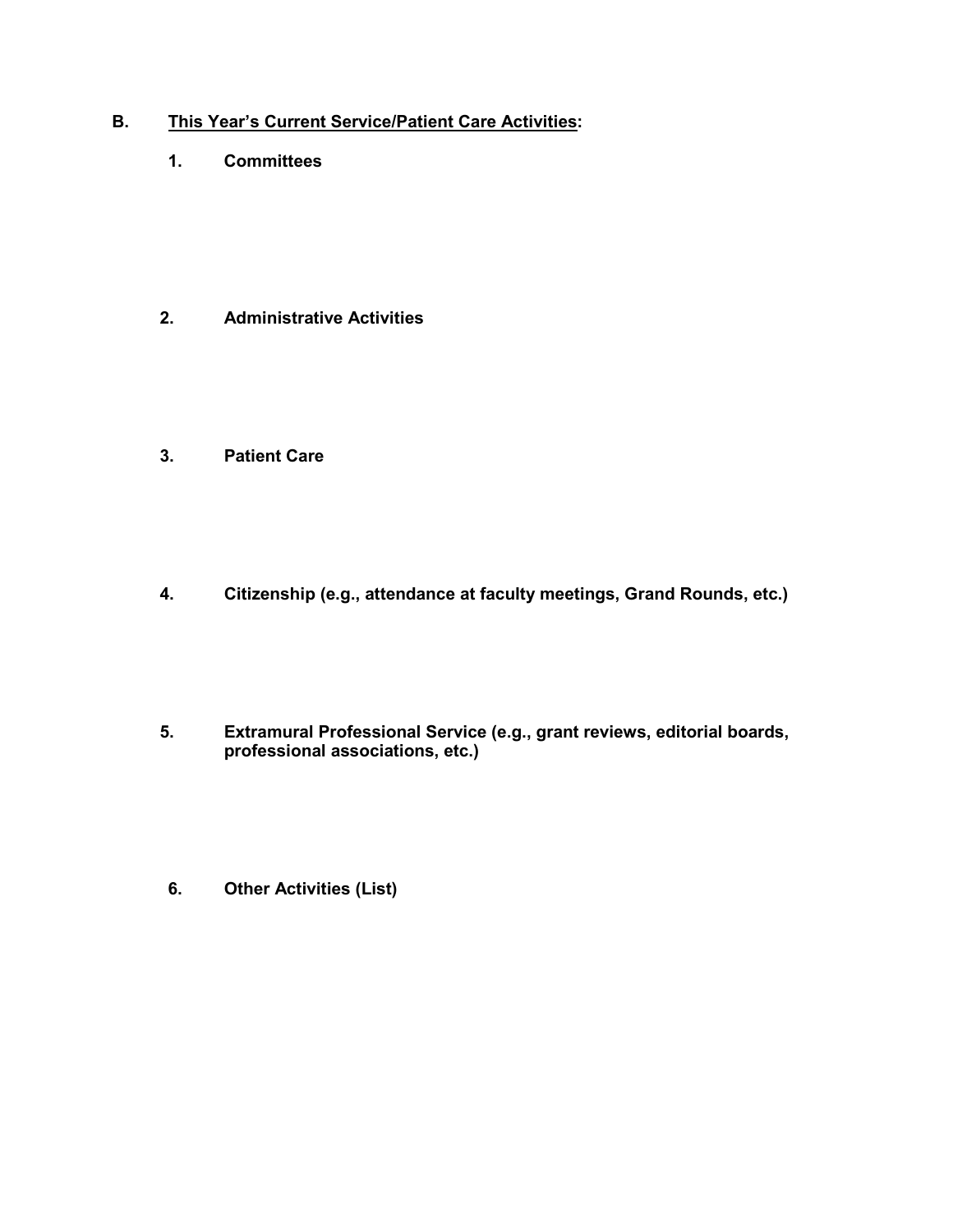# **C. Assessment of This Year's Performance:**

|    |                                           |                                                                                                                                                                                          | 0 |   | 2 | 3 | <b>NA</b> |
|----|-------------------------------------------|------------------------------------------------------------------------------------------------------------------------------------------------------------------------------------------|---|---|---|---|-----------|
|    | 1.<br>$2_{\cdot}$<br>3.<br>4.<br>5.<br>6. | <b>Committees</b><br><b>Administrative Activities</b><br><b>Patient Care</b><br><b>Citizenship</b><br><b>Extramural Professional</b><br><b>Service</b><br><b>Other Activities (List)</b> |   |   |   |   |           |
|    |                                           | (Note: 0=Unsatisfactory, 1=Adequate, 2=Substantial, 3=Outstanding)                                                                                                                       |   |   |   |   |           |
| D. |                                           | <b>Overall Service/Patient Care Assessment:</b>                                                                                                                                          |   | 0 | 2 | 3 | <b>NA</b> |
|    |                                           |                                                                                                                                                                                          |   |   |   |   |           |

**E. Comments of Department Chair or Equivalent:**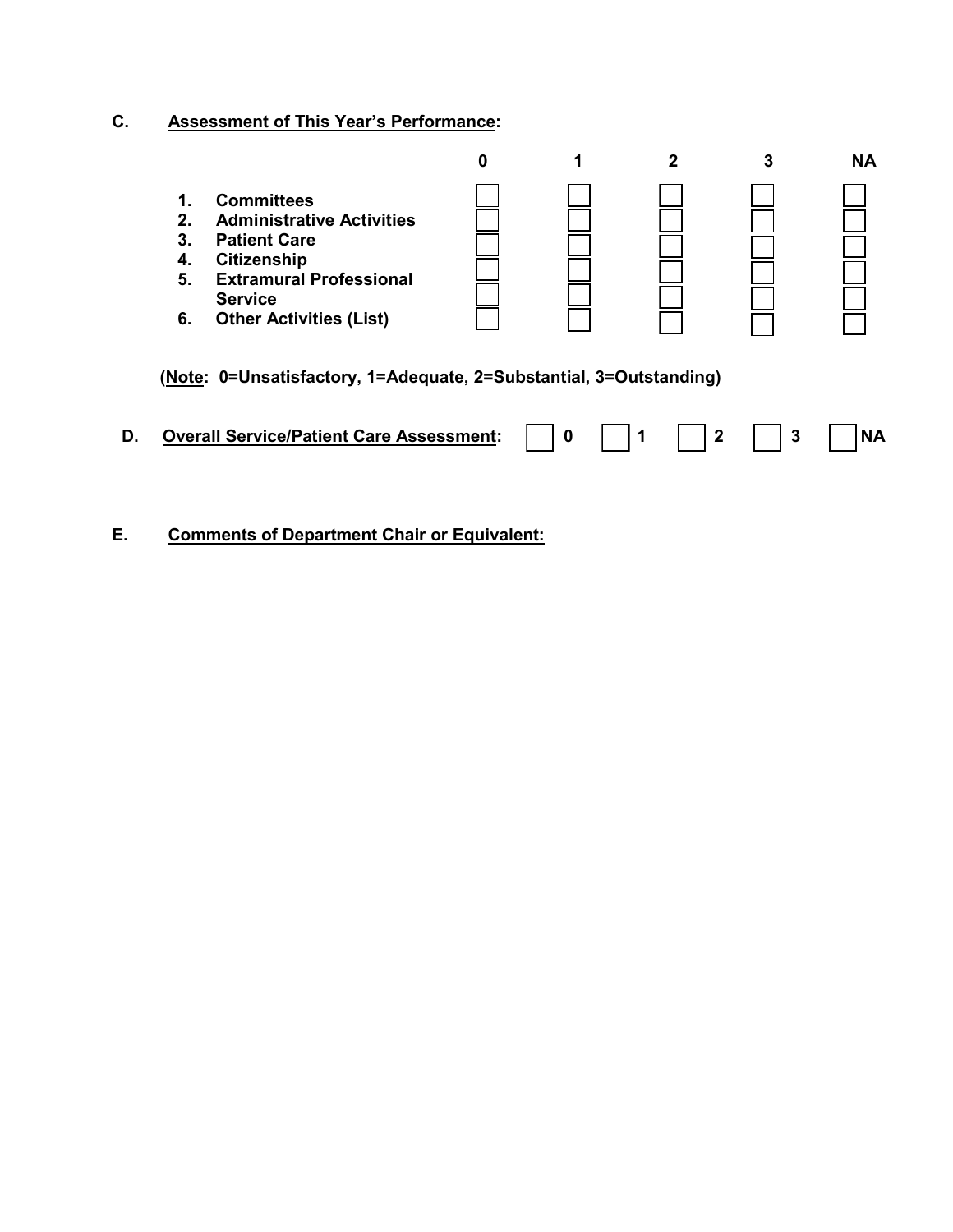# **IV. Summary**

| А.        | <b>Summary Assessment of This Year's Performance:</b>              |            | 0 | 1                                   | $\mathbf{2}$ | 3       |
|-----------|--------------------------------------------------------------------|------------|---|-------------------------------------|--------------|---------|
|           |                                                                    |            |   |                                     |              |         |
|           | (Note: 0=Unsatisfactory, 1=Adequate, 2=Substantial, 3=Outstanding) |            |   |                                     |              |         |
| <b>B.</b> | <b>Summary Weighted Assessment of This Year's Performance:</b>     |            |   |                                     |              |         |
|           |                                                                    | % Effort x |   | <b>Overall</b><br><b>Assessment</b> |              | = Score |
|           |                                                                    |            |   | $(0-3)$                             |              |         |
|           | <b>Teaching</b><br>$\bullet$                                       |            |   |                                     |              |         |
|           | <b>Research/Scholarly Activity</b><br>$\bullet$                    |            |   |                                     |              |         |
|           | <b>Service/Patient Care</b>                                        |            |   |                                     |              |         |

**TOTAL SCORE**

**C. Summary Comments of Department Chair or Equivalent:**

**D. Faculty Member's Comments:**